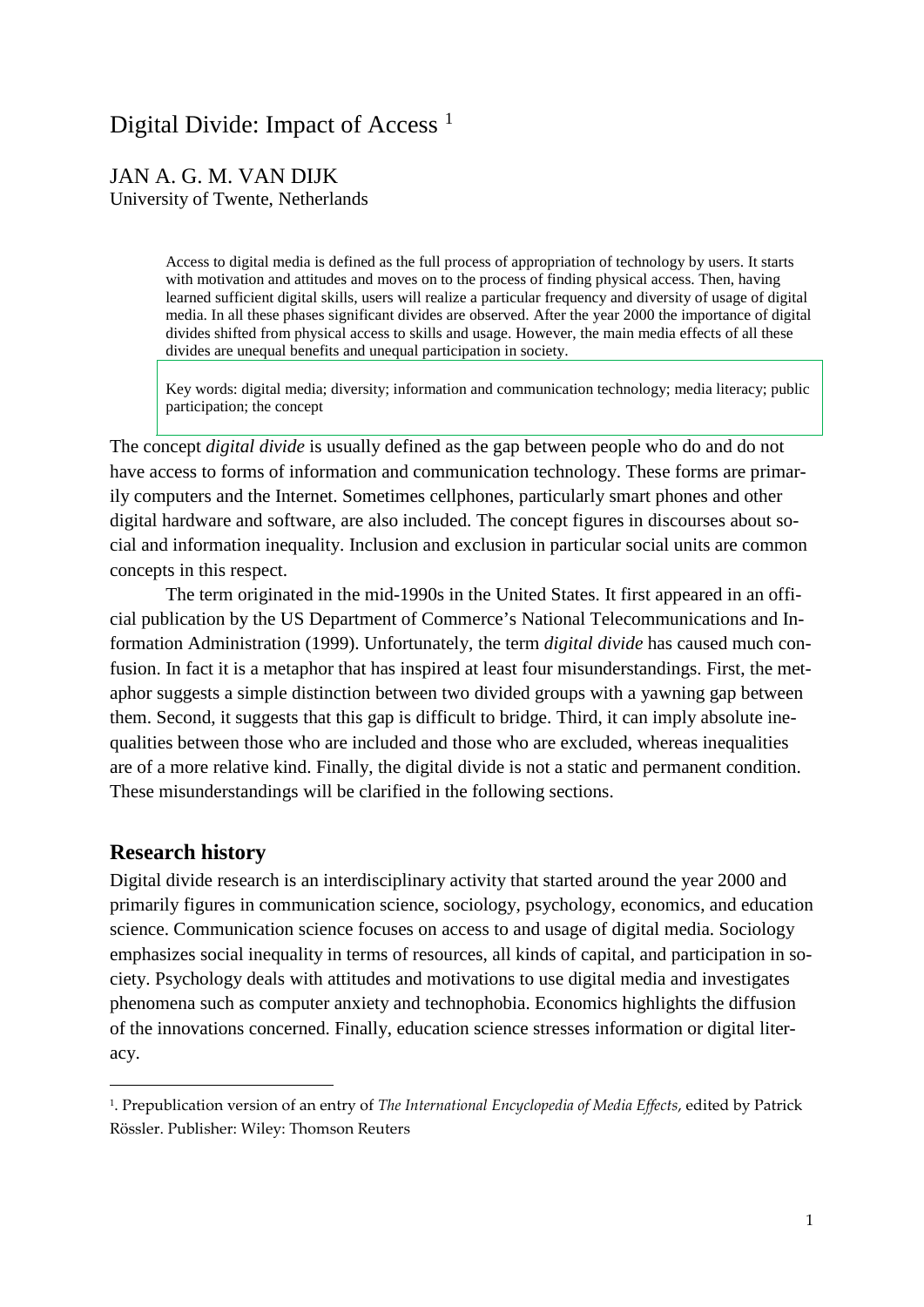In the first years of digital divide research (1999–2002), the investigation of the concept concentrated on a narrow meaning of *access*. This was in fact physical access: obtaining the hardware and software of digital media and a connection to the Internet. Physical access was correlated with general demographics such as income, level of education, age, gender, and race. The frames were sociological (social capital) and economic (diffusion of a technology in the market and the adaptation choices of consumers).

After some time, communication and media scholars in particular called attention to issues "beyond access": skills needed for users (Hargittai, 2002), different usages of the Internet (Bonfadelli, 2002), and the complexity of access reconceptualized as a full appropriation of technology beyond physical access (Van Dijk & Hacker, 2003). For this redirection of research, Hargittai (2002) coined the term *second-level divide*. Van Dijk (2005) used the term *deepening divide* to emphasize that the problem of digital inequality does not end after physical access has been attained but actually starts when the use of digital media is incorporated into daily life. In the decade between 2005 and 2015, the second-level divide became the focus of most digital divide research.

However, until about 2005 the nature of digital divide research was overwhelmingly descriptive (Van Dijk, 2006). It lacked theory. The demographics of income, education, age, gender, and ethnicity were emphasized and correlated to (physical) access. Correlations with access were not sufficient to find the causes of access, let alone the effects, which in fact were ignored. Or, it was simply assumed that not having access would lead to social disadvantage or deprivation. So there is no tradition of media effects in digital divide research. Only after 2005 have a number of scholars observed the effects of access and usage on social behavior, relations, and societal effects. These effects will be the focus here.

#### **Access as a process of appropriation of technology**

The concept *access* is used in both narrower and broader senses. The most common narrow meaning is physical access, as defined. However, a broader meaning is more appropriate to describe and explain all kinds of digital divide including the second-level divide. Such a meaning is the whole process of appropriation of a particular technology. Here, physical access is preceded by the motivation, attitude, and expectation of getting physical access. Further, physical access is not a single decision to adopt and purchase a particular technology but a continuing process of getting access to new versions of hardware and software, peripheral equipment, and subscriptions. Obtaining physical access makes no sense when people are not able to use the technology. So, skills and competencies are also needed for access. When people have learned to operate and understand a technology, the purpose of access and the final goal of appropriating the technology will be looked for: actual usage.

In social and communication science, these stages of access are dealt with by technology acceptance theories. More psychological theories such as the technological acceptance model and the theory of planned behavior deal with access focusing on motivation and attitudes. Examples are perceived usefulness, ease of use, and subjective norms that affect behavioral intention to gain access to digital media. As soon as acceptance reaches the stage of decision making, adoption theories such as diffusion of innovation are used. These are theories more rooted in sociology and communication and also focus on social and contextual factors.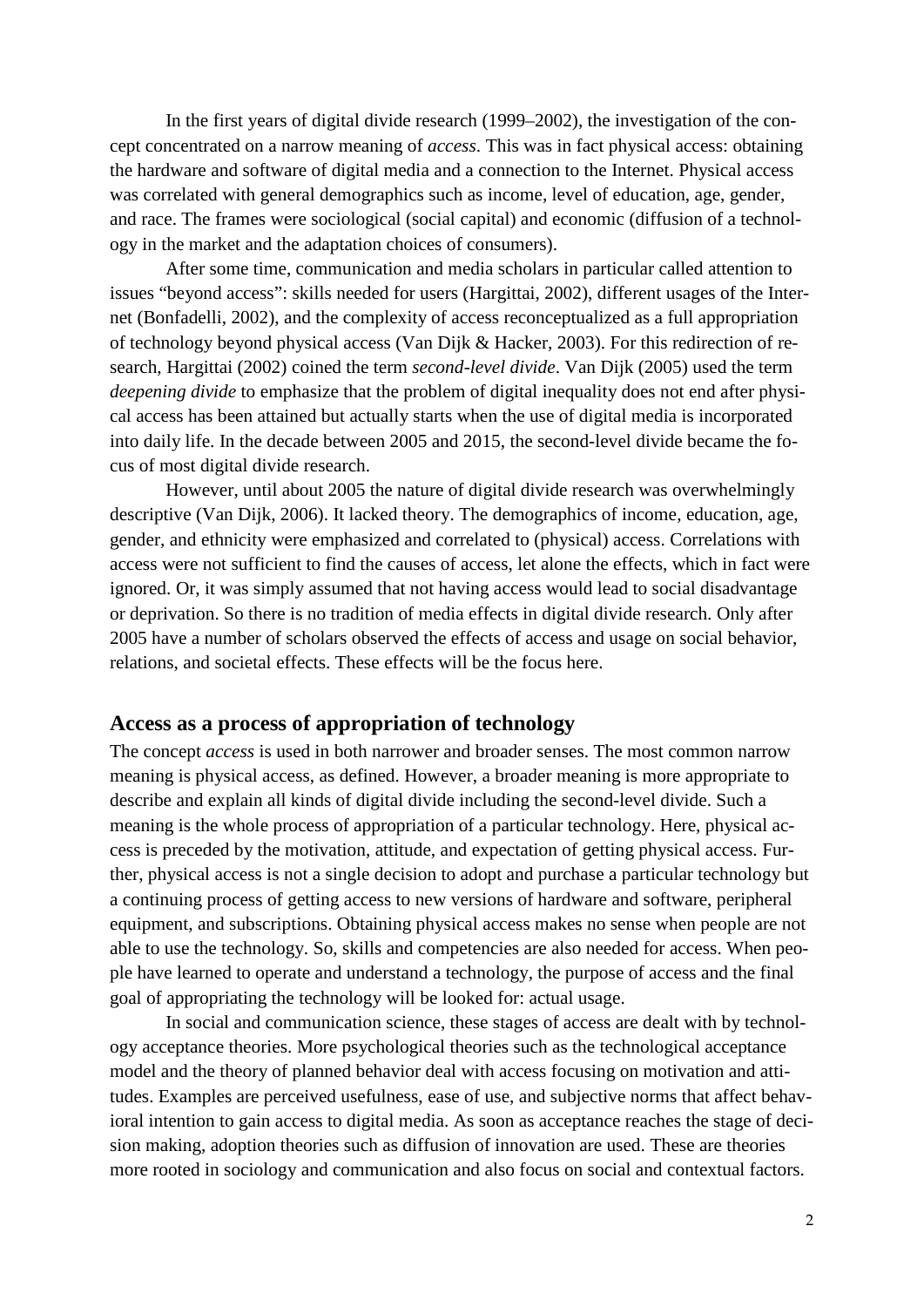In the postadoption stages (initial and continuous use), social, cultural, and communication theories figure. Examples include domestication theory, uses and gratification theory, and social cognitive theory, leading to the model of media attendance (LaRose & Eastin, 2004).

All these theories of acceptance or access are linked to a particular methodological point of view by investigating social and information (in)equality. The descriptive nature of digital divide research is mainly inspired by methodological individualism, which leads to individualistic notions of (in)equality. Here differential access is related to individuals and their demographics. An alternative notion of (in)equality uses a relational or network approach (Wellman & Berkowitz, 1988). Here the prime units of analysis are not individuals but positions of individuals and relationships between them. Inequality is not primarily a matter of individual attributes but of categorical differences between groups of people such as managers and executive personnel, males and females, blacks and whites; these groups try to appropriate the technology first, hoard its opportunities, and reinforce their positions in relation to the other category. This view was developed by the sociologist Charles Tilly (1998) and is backed up by a network perspective (Kadushin, 2012). This approach is inspired by the rise of social networking and the Internet. Here all stages of access are not primarily related to individual attributes but to social support and relationships.

### **A theoretical framework for analyzing access**

Van Dijk has developed a framework for analyzing access that is backed by a particular theory but that is also suitable to serve as a steppingstone for a neutral exposition of highlights of digital divide research in general because it is so broad. Van Dijk calls his theory *resources and appropriation theory*. It is a version of structuration theory (resources) and acceptance theory (appropriation). Most other theories can also be located somewhere in parts of this framework, as will be shown in the remainder of this entry.

The core argument of the theory is portrayed in Figure 1 and can be summarized in the following statements:

1 Categorical inequalities in society produce an unequal distribution of resources.

2 An unequal distribution of resources causes unequal access to digital technologies. 3 Unequal access to digital technologies also depends on the characteristics of these technologies.

4 Unequal access to digital technologies brings about unequal participation in society. 5 Unequal participation in society reinforces categorical inequalities and unequal distributions of resources.

The following sections will outline a general version of this framework of digital divide research. For this purpose, the most common concepts used with these statements are as follows (for others, see Van Dijk, 2005). The *personal* categorical inequalities that can be frequently observed in digital divide research are age (young/old), gender (male/female), race/ethnicity(majority/minority), intelligence (high/low), personality (extravert/introvert; self-confident/not self-confident), and health (able/disabled). The *positional* categorical inequalities in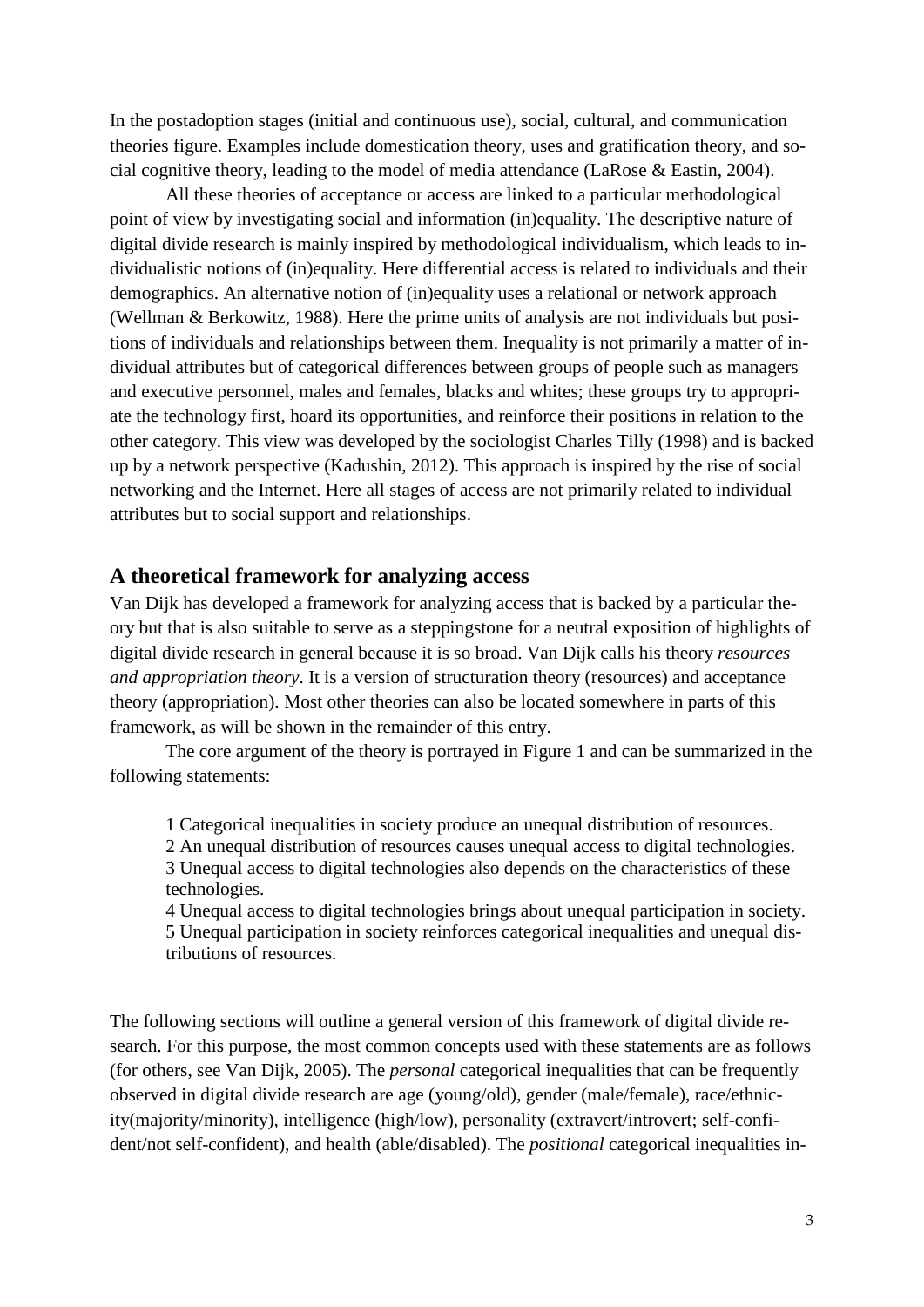clude labor position (entrepreneurs/workers; management/employees; employed/unemployed), education (high/low), household (family/single person), and nation (developed/developing). In most observations the first of these categories (e.g., young and male) have more access than the second. The core of the model shown in Figure 1 is *access to ICTs*. This consists of a sequence of phases that appear in the subtitles of the next section.

#### **Figure 1. A Causal Model of Resources and Appropriation Theory**

(Source: van Dijk 2005, p. 15)



# **Most important observations in successive phases of access**

# *Motivation, attitude, intention, and social support*

With the advent of any new technology, the motivation, attitude, and intention to accept it are relatively low. In the 1980s and 1990s many people gave answers in survey questions to the effect that they did not need a computer or an Internet connection. Many people were afraid about the coming computer age; negative and critical views prevailed. However, when the technology began to diffuse through society more widely, the motivation to obtain the digital media increased quickly. Even very elderly people and people with low education were motivated to gain access, often afraid of being excluded from society or of not being able to communicate with grandchildren or family and friends. For example, German and US surveys (ARD/ZDF-Arbeitsgruppe Multimedia, 1999; National Telecommunications and Information Administration, 2000) showed that the main reasons for the refusal were no need, or no significant usage opportunities; no liking of the medium, or rejection of the medium (the downsides of the Internet and computer games); lack of skills; and lack of money. At that time, in these surveys half of the respondents not connected to the Internet refused to get access. However, 10 years later, the situation was very different; for example, in the Netherlands, 96% of the population was motivated to have access to the Internet in 2012 (Van Deursen & Van Dijk, 2013).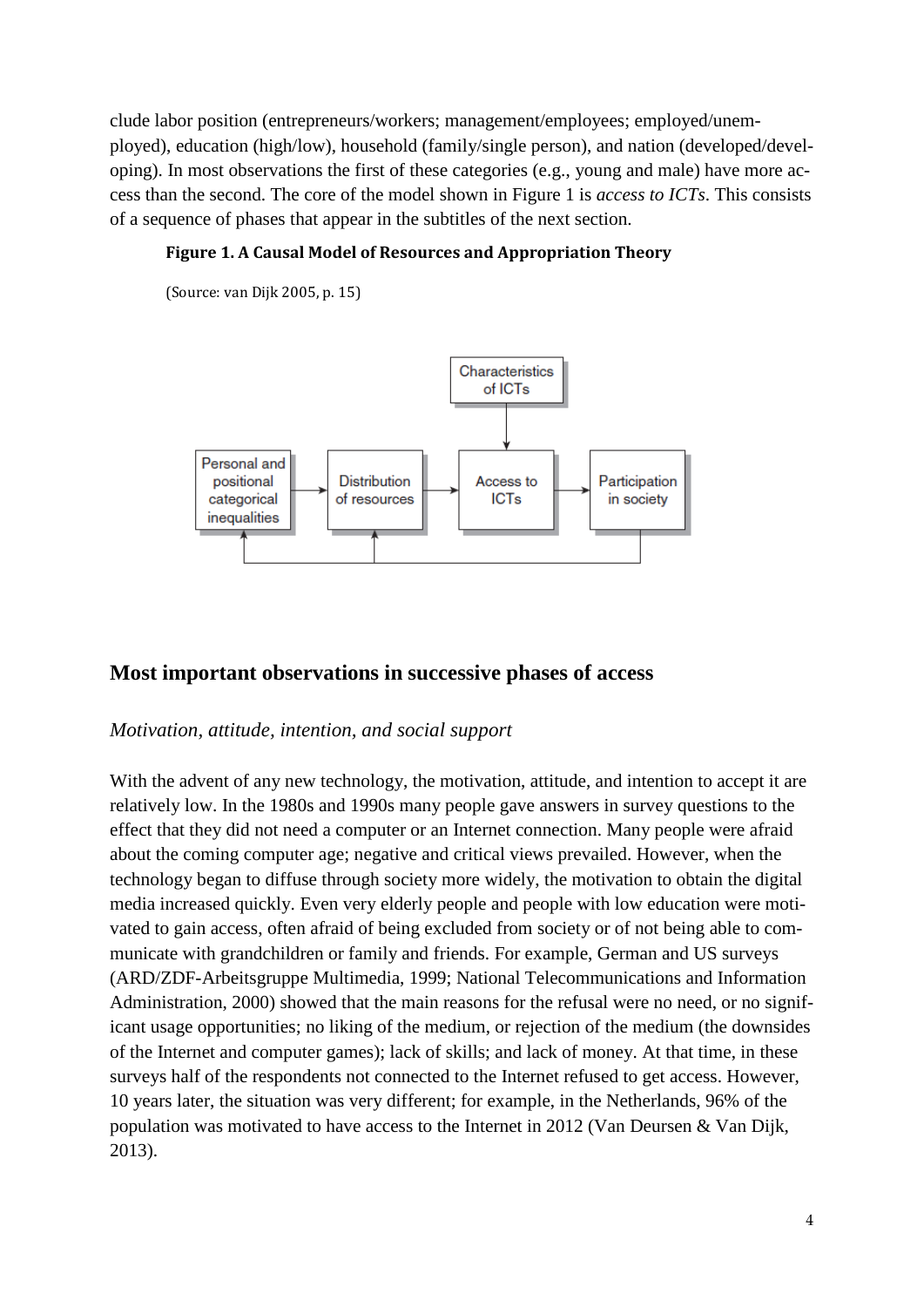The factors explaining sufficient motivational access are both of a social or cultural and of a mental or psychological nature. An early social explanation was that "the Internet does not have appeal for low-income and low-educated people" (Katz & Rice, 2002, p. 93). To dig deeper into the reasons for this lack of interest it seemed appropriate to complement the large-scale surveys with qualitative studies in local communities and cultural groups. This was done, for instance, by Laura Stanley in a San Diego study in poor Latino and African American working-class neighborhoods (Stanley, 2003) and by the University of Texas in poor communities of Austin (Rojas et al., 2004). They discovered the importance of traditional masculine cultures (rejecting computer work as something that is not "cool" and "something girls do") and of particular minority and working-class lifestyles. As of the mid-2010s, working-class and low-educated people have caught up to the other groups and sometimes even spend more time on the Internet overall than highly educated people (Van Deursen & Van Dijk, 2013).

In terms of technology acceptance theory, motivations and attitudes regarding the intention to get access can be explained by factors such as perceived usefulness, ease of use, and subjective norms—the expectation of important others that one will have to use digital media—related to the media concerned. All these factors get stronger when the technology matures and merges into daily life.

However, some adverse phenomena remain, though they have become less pronounced. Examples are the phenomena of computer anxiety and technophobia. Computer anxiety is a feeling of discomfort, stress, or fear experienced when confronting computers (Chua, Chen, & Wong, 1999). Technophobia is a fear of technology in general and distrust in its beneficial effects. In the first years of the millennium more than 30% of new American Internet users reported that they were moderately to highly technophobic (UCLA, Center for Communication Policy, 2003, p. 25). Computer anxiety and technophobia still are major barriers to computer and Internet access in many countries, especially among seniors, people with a low education level, and a part of the female population.

Not only social norms but also social support by people nearby or in one's social network affect motivation and intention to accept a new medium (Stewart, 2007). They influence all of the following phases: physical access, skills access, and usage access. The positional categories of being a member of a particular household, workplace, school, nation, or neighborhood are supportive or not for access of all kinds. Families with school-going children are very motivated to purchase, learn about, and use a computer and Internet connection. They are obligatory in schools and workplaces. Colleagues and fellow students assist others to learn the needed skills and use particular applications. Finally, support and opportunities are completely different in developed and developing countries and in rich and poor neighborhoods.

#### *Physical access*

The overwhelming part of digital divide research focuses on the observation of divides of physical access to personal computers and the Internet among demographic categories that are obvious in this respect: income, education, age, gender, and ethnicity. The first nationwide surveys in the developed countries at the end of the 1990s and the turn of the millennium all showed growing gaps of access between people with high and low income or education and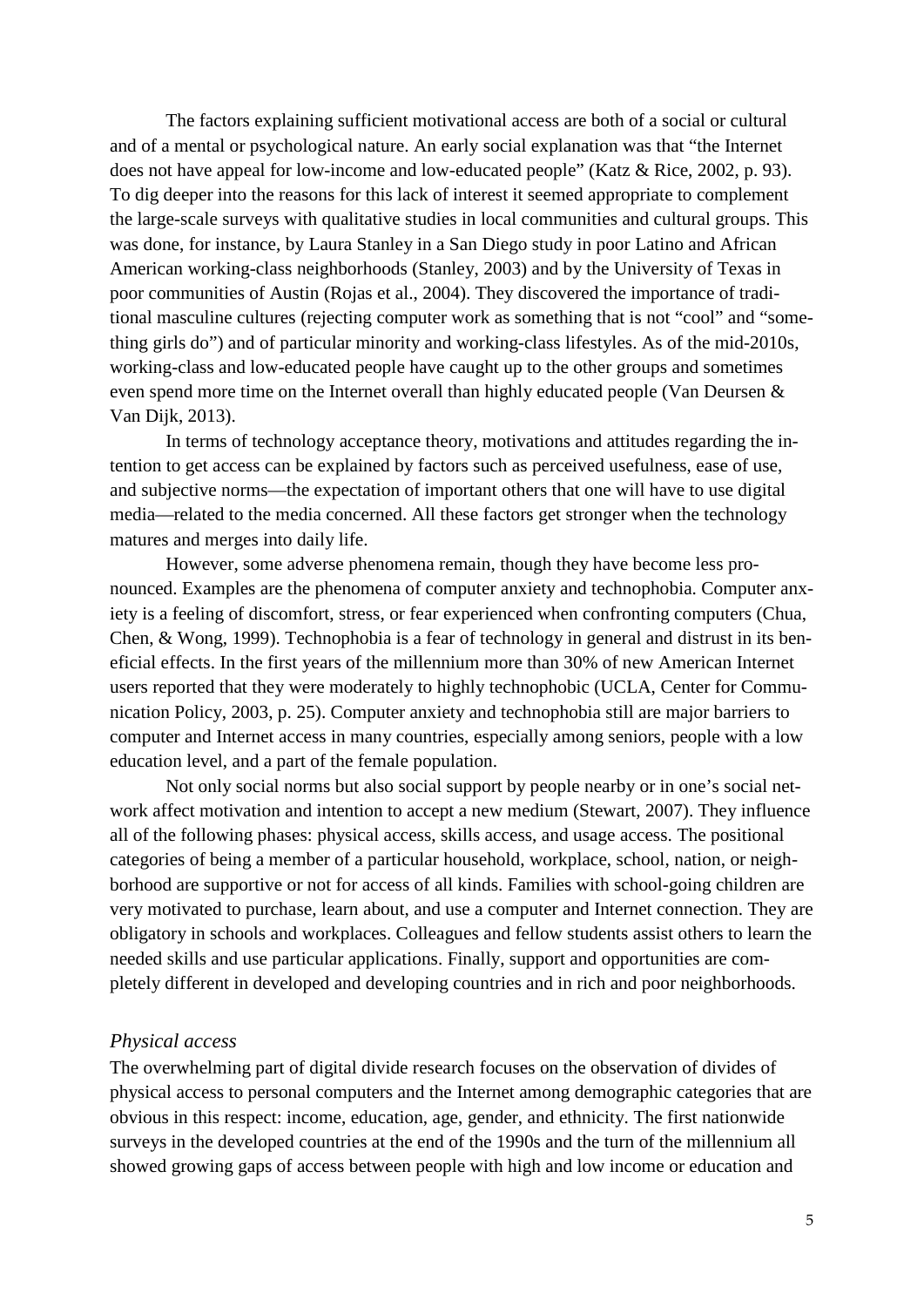majority ethnicities as compared to minority ethnicities. However, the gender physical access divide had already become more or less closed in those years. Complete closure of this gap only happened in the North American and northwestern European countries. Regarding age, the relationship was curved: physical access culminated in the age group of 25 to 40 and declined afterwards.

From the years 2000–2002 onward the physical access divides in the East Asian, North American, and Northern European developed countries started to decline as the categories with high income and education reached partial saturation and people with lower income and education started to catch up (Eurostat, 2005–2010; National Telecommunications and Information Administration, 2002). However, in the developing countries, the physical access divide is still widening and will continue to do so until the same turning point arrives in those countries as was reached in the developed countries (Millennium Development Goals Indicators (2015); annual ITU figures of global PC and Internet connection: http://www.itu.int/en/ITU-D/Statistics/Pages/default.aspx).

The evolution of the physical access digital divide over time (about half a century) is portrayed in Figure 2. At a first tipping point, physical access in a country accelerates. In addition, at that time, the gap between early accessors and others (e.g., people with high and low education and income) will start to grow. At a second tipping point, when the majority of a population in a country has gained access, the gap diminishes between the social categories that have access. As of the mid-2010s, developing countries in general are between the first and the second tipping points, and developed countries are after the second tipping point. The end of the evolution of physical access is contested by digital divide research. Some anticipate a point of normalization when nearly 100% will have access. Others foresee permanent stratification, where particular social categories will stay ahead in accessing more advanced and expensive digital media while other will lag behind. See Norris (2001) for the normalization and stratification theses.



#### **Figure 2. Evolution of the Digital Divide of Physical Access in Time** (Source: van Dijk (2005), p. 68)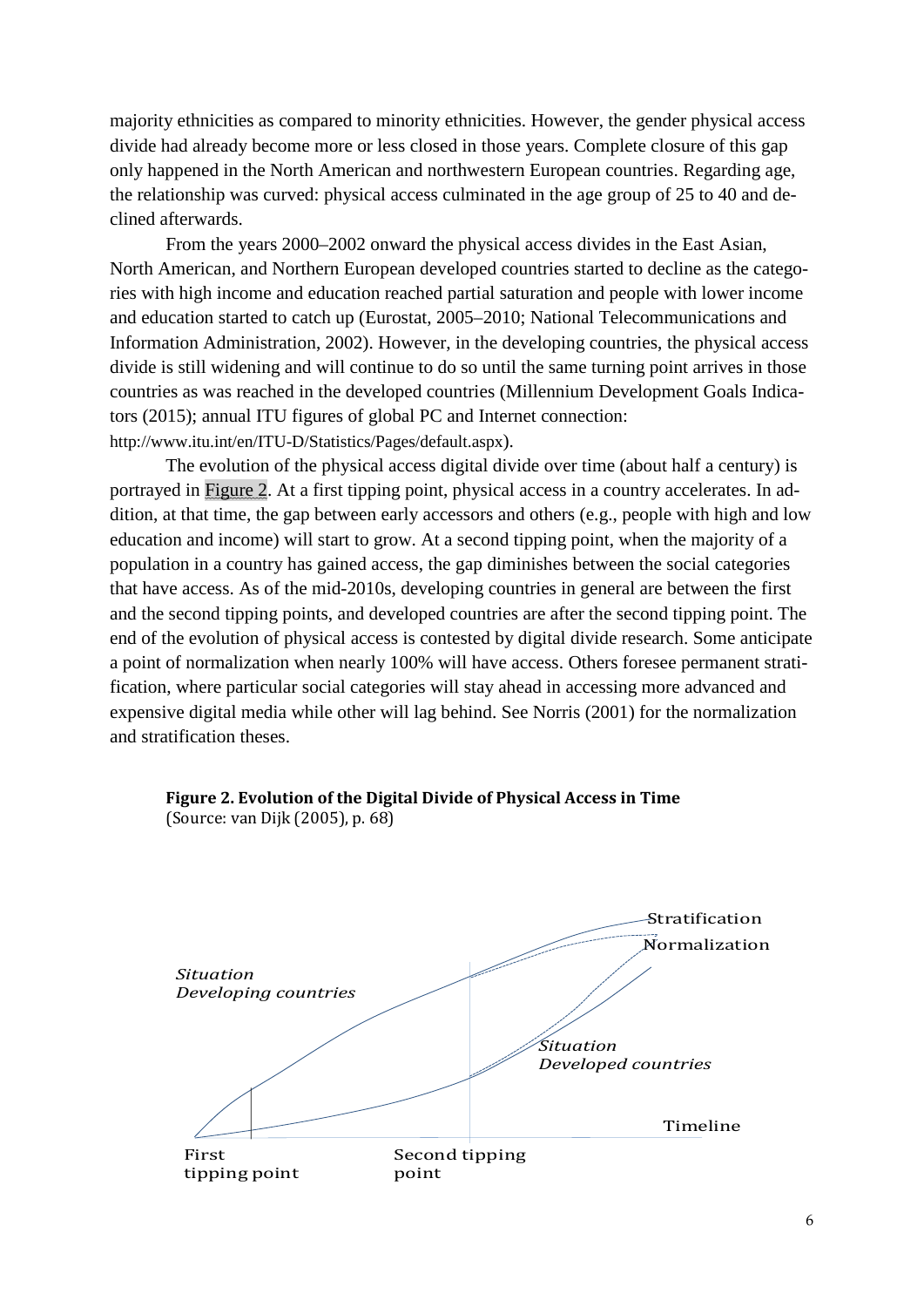The theoretical variables proposed to be affecting these gaps of physical access were initially thought to be manifestations of having more or less economic, social, and cultural capital (Rojas et al., 2004). Others defend a resource-based approach (Dutta-Bergman, 2005). Van Dijk (2005) combines a resource-based approach and a network approach, together focusing on social positions, resources, and relations in the labor market, education, and households.

#### *Skills access*

After having obtained physical access, people need skills to command and use digital media. Some call these skills *digital* or *media literacy*; others call them *digital skills*. Another distinction is made between operational or instrumental skills needed to command digital media (medium-related skills) and substantial skills geared toward finding information, communicating, acting, and creating (content-related skills). In popular opinion and in many scholarly concepts, medium-related skills predominate. The assumption is that being able to operate the medium and navigate the Internet means access has been accomplished. However, all contemporary researchers of digital skill or media literacy have found that skills such as information retrieval, communication, and content creation are in fact more important in using digital media. Having medium-related skills is only the necessary precondition to apply these contentrelated skills.

Very little scientific research has been done on the actual level of digital skills people possess. Unfortunately, it is extremely difficult to determine this actual level because most digital skills are not the result of computer courses but of learning through practice in particular social user environments (Van Dijk & Van Deursen, 2014). So far, there have been only a few estimates of skills. A number of large-scale surveys have revealed dramatic differences in skills among populations, including among populations of countries with high computer and Internet access (Hargittai, 2002; Warschauer, 2003). However, these surveys measured the *actual* level of digital skills possessed via questions asking respondents to *estimate* their own level of digital skills. This kind of measurement has obvious problems of validity (Hargittai, 2002; Van Deursen, 2010). The more valid approach, to actually observe or test performance of skills in experimental conditions, is very labor intensive (Van Deursen, 2010).

Digital skills research shows significant differences in performance between people of different ages and education. The most important factor is level of education (Hargittai, 2002; Van Deursen, 2010). People with higher education perform better in all skills than people with lower education. Age primarily appears to be a significant contributor to medium-related skills. Younger people perform better on these skills than older people do. However, the results regarding content-related skills are different. Here people of medium age and seniors do better on the condition that they have adequate medium-related skills (Van Deursen, 2010). In none of the series of performance tests done so far have any gender differences been observed (e.g., Hargittai & Shafer, 2006; Van Deursen, 2010) despite the fact that in pretest questionnaires men rated their skills higher than women did.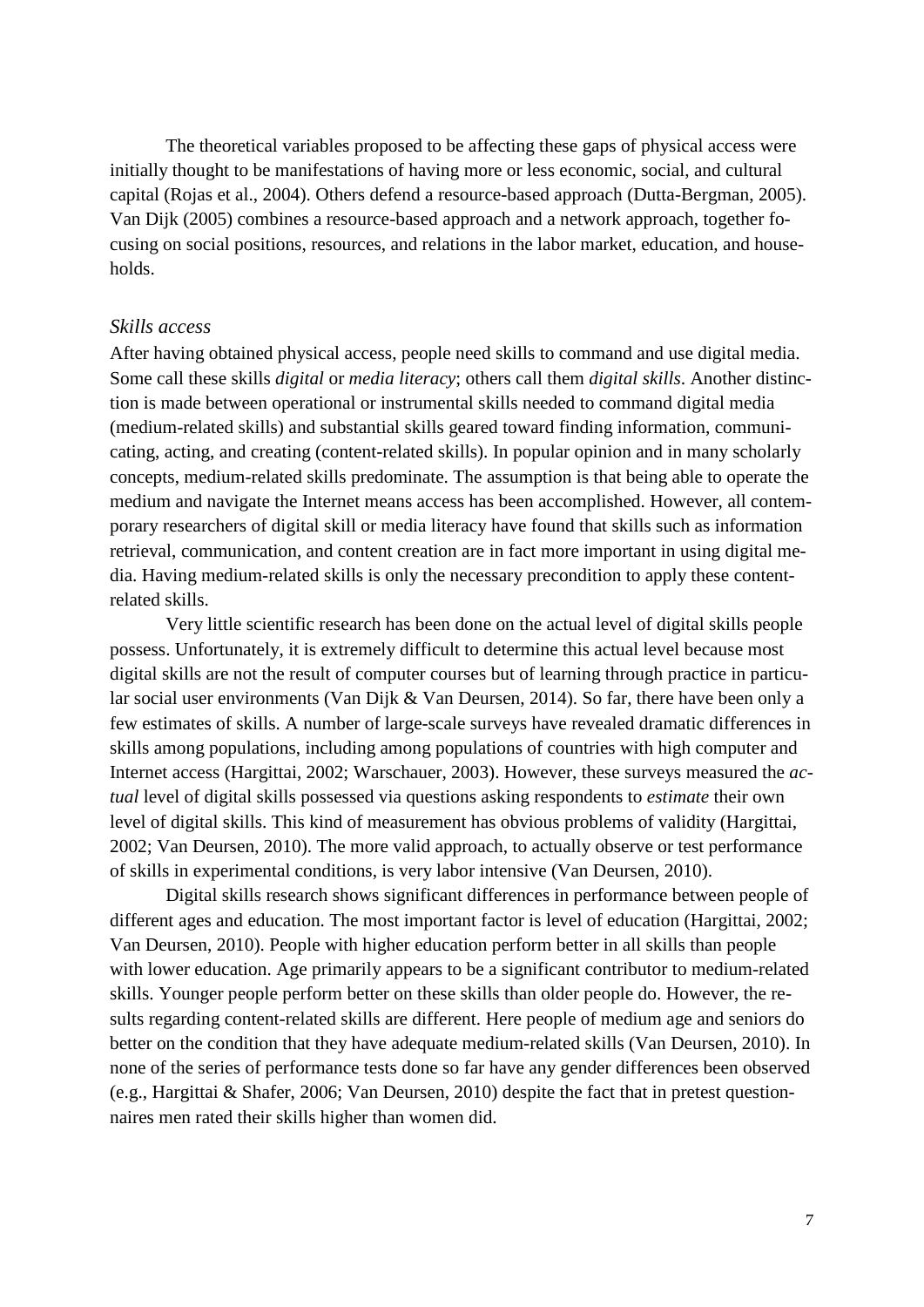#### *Usage access*

The last stage of access is its primary goal: usage. This can be measured as usage time and frequency; number and diversity of usage applications; (with networks) broadband or narrowband use; and more or less active or creative use. Usage time and number of application increase with social categories as digital media merge into daily lives. While in the 1980s and 1990s people with high education were much more likely to use these media, currently in some developed countries people with low education spend more time on the Internet than people with high education (Van Dijk & Van Deursen, 2013. In this case it is important to know what these people are doing on the Internet. This is a matter of the number and diversity of applications used.

Here several researchers have found a so-called *usage gap* in the diversity of applications between people of different ages, education levels, and genders. Currently, the age usage gap for the use of particular applications is bigger than the gap for education (Van Deursen & Van Dijk, 2013. This will become smaller when the generations shift. The gender gap of usage is already relatively small (Helsper, 2010). Probably, the education usage gap will be the most persistent. A striking observation is that people with higher education are significantly using the advanced applications of digital media for capital-enhancing goals relating to work, career, and study while people with lower education are using the simple applications of entertainment, commerce, and messaging (Bonfadelli, 2002; Cho et al., 2003; Van Deursen & Van Dijk, 2013 Van Dijk, 2005; Zillien & Hargittai, 2009).

The thesis of the usage gap clearly relates to the *knowledge gap* thesis of the 1970s (Tichenor, Donohue, & Olien, 1970), which stated that the highly educated derived more knowledge from the mass media such as television and newspapers than the low educated. However, the usage gap is much broader and potentially more effective in terms of social inequality than the knowledge gap because the usage gap concerns differential uses and activities in all spheres of daily life, not just the perception and cognition of mass media.

Several researchers have proposed or derived (by factor or cluster analysis) various classifications of Internet use (Kalmus, Realo, & Siibak, 2011; LaRose & Eastin, 2004). The most mentioned application clusters are information seeking, news, personal development (education), leisure, commerce and transactions, social interaction and networking, and gaming. All these applications are ever more frequently used on the Internet. Simultaneously, they are differently used by particular social categories.

# **The benefit of access: participation in all societal domains**

So far, digital divide research has completely focused on the causes of these types of access, only looking at correlations with demographics. But the strongest media effect imaginable would be looking for consequences of having more or less access. This would mean paying attention to the benefits of (un)equal access. This is the direction in which access research should and probably will go. One of the first attempts was made by a survey in the Netherlands, where the investigators asked a large number of "yes" and "no" questions regarding the actual benefits of all kinds of participation in society (Van Deursen, Van Dijk, & Helsper, 2014). The goal was to test the causal relationship between information and communication technology access and participation shown in Figure 1.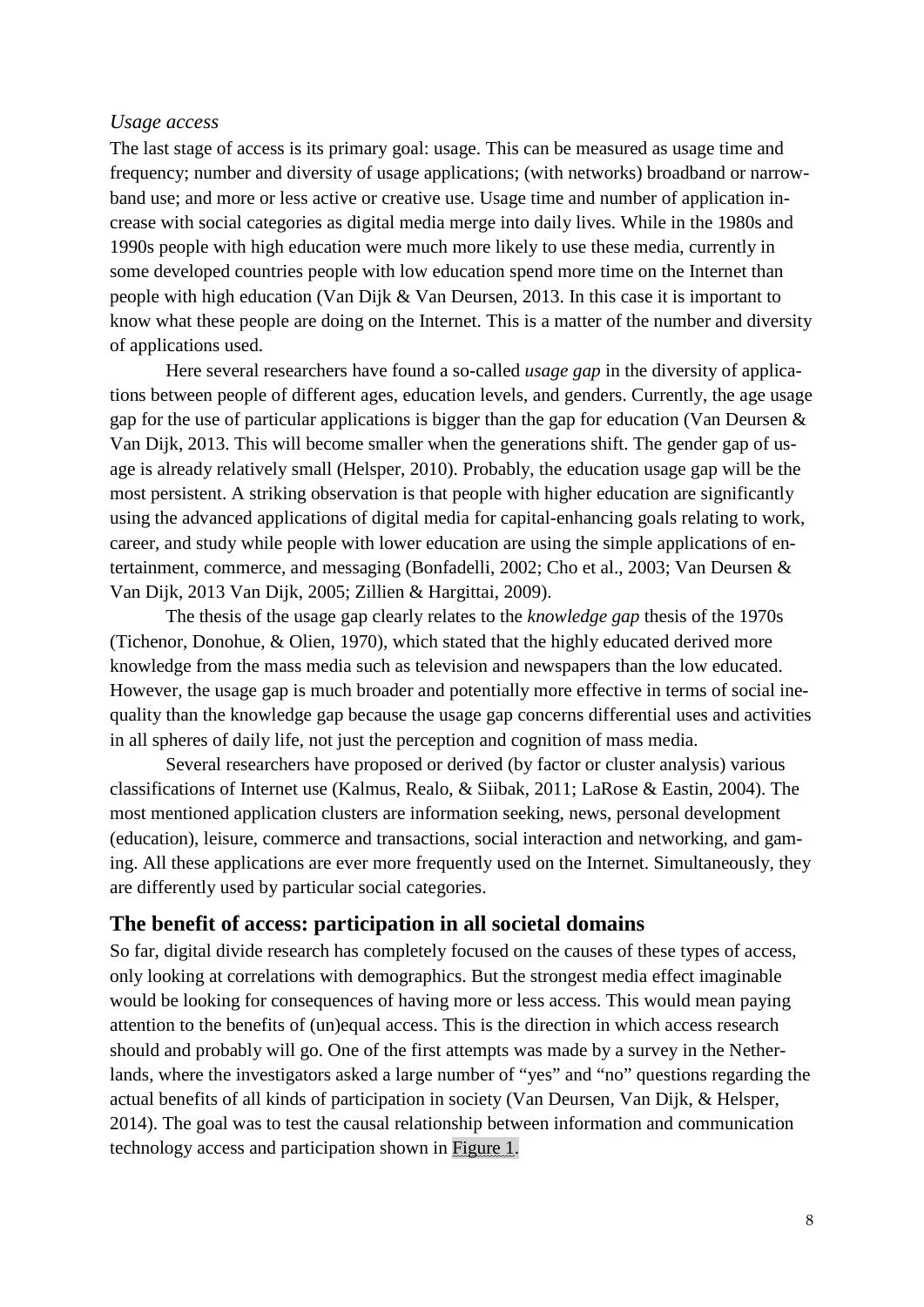Some of the results showed that, in terms of economic participation, people with access testified that they had found a job via the Internet as well as lower prices in buying and selling products. In terms of social participation they had met one or more friends whom they only met in person later, and some became members of an association. In terms of political participation they discovered a political party to vote for and vehicles for political opinion not found in traditional media. In terms of cultural participation they profited from more educational and entertainment opportunities. In terms of institutional participation they benefited more from public services and even from vital health services such as finding out about one's own disease and the best hospital.

Adding together all these kinds of benefits (Van Deursen, Van Dijk, & Helsper, 2014), it appeared that young and highly educated people profited more from the Internet than seniors and low educated people. The gender benefits were equal except for political participation, where males found more advantages.

### **Future research**

In future research the shift from the first to the second digital divide will probably be amplified. More and more research will be expected about a number of digital skills or media literacies and about actual use of digital media and their outcomes. The merger of these media in all societal domains and every part of everyday life will show what the effects will be in terms of type and level of access.

#### **References**

- ARD/ZDF-Arbeitsgruppe Multimedia. (1999). Nichtnutzer von online: Einstellungen und zugangsbarrieren—Ergebnisse der ARD/ZDF-offline-studie 1999 [Online nonusers: Attitudes and access barriers—Results of the ARD/ZDF offline study 1999]. *Media Perspektiven*, *8*, 415–422.
- Bonfadelli, H. (2002). The Internet and knowledge gaps: A theoretical and empirical investigation. *European Journal of Communication*, *17*(1), 65–84. doi: 10.1177/0267323102017001607
- Cho, J., de Zúňiga, H., Rojas, H., & Shah, D. (2003). Beyond access: The digital divide and Internet uses and gratifications. *IT & Society*, *1*(4), 46–72.
- Chua, S. L., Chen, D. T., & Wong, A. F. L. (1999). Computer anxiety and its correlates: A meta-analysis. *Computers in Human Behavior*, *15*, 609–623. doi: 10.1016/s0747- 5632(99)00039-4
- Dutta-Bergman, M. (2005). Access to the Internet in the context of community participation and community satisfaction. *New Media & Society*, *17*, 89–109. doi: 10.1177/1461444805049146
- Eurostat. (2005–2010). *Community surveys on ICT use in households and by individuals*. Retrieved from: [http://ec.europa.eu/eurostat/statistics-explained/index.php/Infor](http://ec.europa.eu/eurostat/statistics-explained/index.php/Information_society_statistics_-_households_and_individuals)mation society statistics - households and individuals
- Hargittai, E. (2002). The second-level divide: Differences in people's online skills. *First Monday*, *7*(4). Retrieved May 17, 2016, from http://firstmonday.org/article/view/942/864
- Hargittai, E., & Hinnant, A. (2008). Digital inequality: Differences in young adults' use of the Internet. *Communication Research*, *35*(5), 602–621. doi: 10.1177/0093650208321782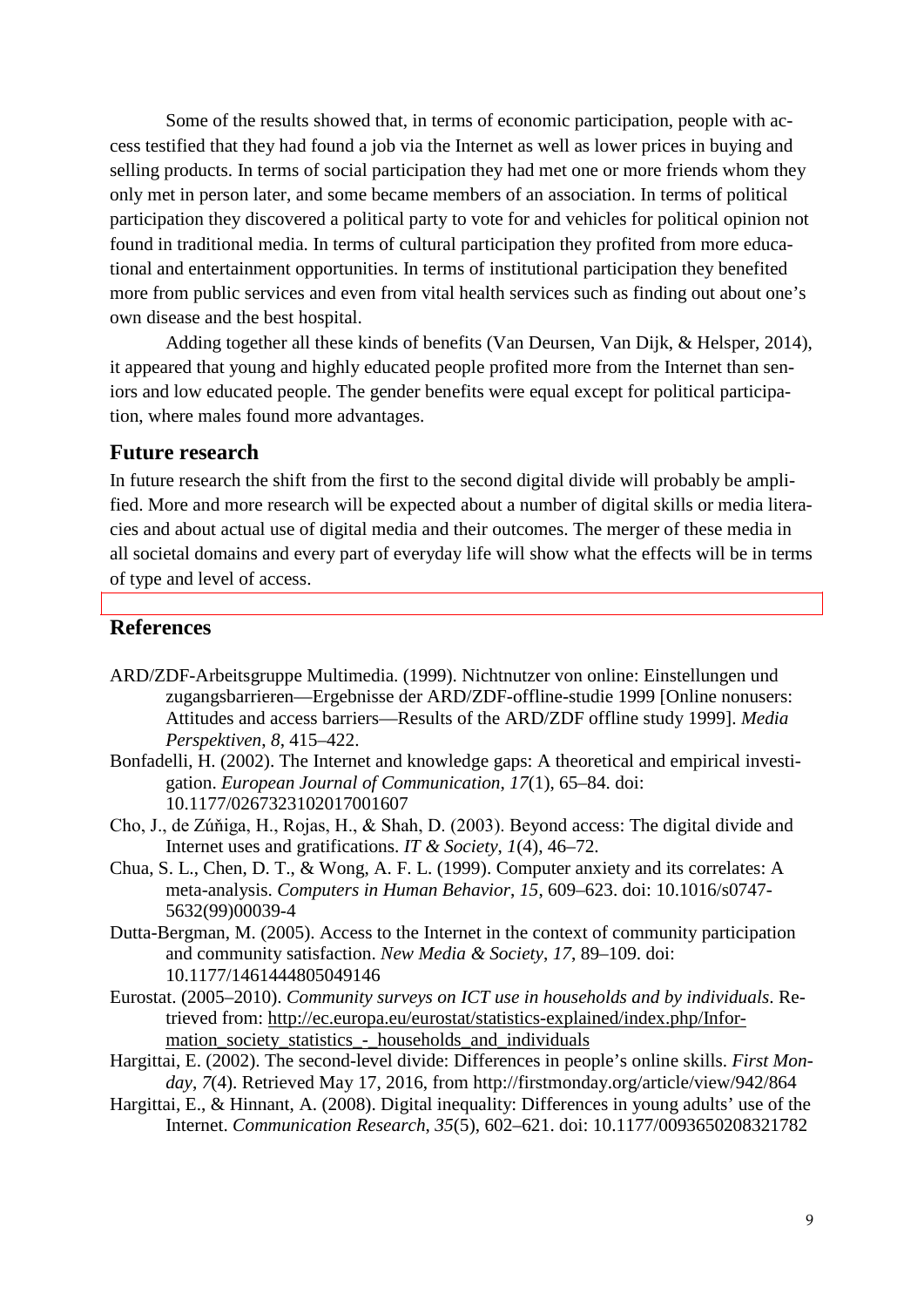- Hargittai, E., & Shafer, S. (2006). Differences in actual and perceived online skills: The role of gender. *Social Science Quarterly*, *87*(2), 432–448. doi: 10.1111/j.1540- 6237.2006.00389.x
- Helsper, E. J. (2010). Gendered Internet use across generations and life stages. *Communication Research*, *37*(3), 352–374. doi: 10.1177/0093650209356439
- Kadushin, Ch. (2012). *Understanding social networks*. New York, NY: Oxford University Press.
- Kalmus, V., Realo, A., & Siibak, A. (2011). Motives for Internet use and their relationships with personality traits and socio-demographic factors. *Trames*, *15*(65/60), 385–403. doi: 10.3176/tr.2011.4.04
- Katz, J. E., & Rice, R. E. (2002). *Social consequences of Internet use, access, involvement, and interaction*. Cambridge, MA: MIT Press.
- LaRose, R., & Eastin, M. S. (2004). A social cognitive theory of Internet uses and gratifications: Toward a new model of media attendance. *Journal of Broadcasting & Electronic Media*, *48*(3), 358–377. doi: 10.1207/s15506878jobem4803\_2.
- Millennium Development Goals Indicators (2015). Retrieved from

[http://mdgs.un.org/unsd/mdg/default.aspx.](http://mdgs.un.org/unsd/mdg/default.aspx)

- Norris, P. (2001). *Digital divide, civic engagement information poverty and the Internet worldwide*. Cambridge, UK: Cambridge University Press.
- National Telecommunications and Information Administration. (1999). *Falling through the Net III: Defining the digital divide*. Retrieved from : [http://www.ntia.doc.gov/ntia](http://www.ntia.doc.gov/ntiahome/fttn99/part1.html)[home/fttn99/part1.html.](http://www.ntia.doc.gov/ntiahome/fttn99/part1.html)
- National Telecommunications and Information Administration. (2000). *Falling through the Net IV: Towards digital inclusion*. Retrieved May 12, 2016, from http://www.ntia.doc.gov/ntiahome/fttn00/contents00.html
- National Telecommunications and Information Administration. (2002). *A nation online: How Americans are expanding their use of the Internet*. Retrieved from: https://www.ntia.doc.gov/legacy/ntiahome/dn/anationonline2.pdf
- Rojas, V., Straubhaar, J., Roychowdhury, D., & Okur, O. (2004). Communities, cultural capital and the digital divide. In E. Bucy & J. Newhagen (Eds.), *Media access: Social and psychological dimensions of new technology use* (pp. 107–130). London, UK: LEA.

Stanley, L. (2003). *Beyond access*. Beyond Access: Psychosocial Barriers to Computer

Literacy Special Issue: ICTs and Community Networking, *The Information Society*, 19:5, 407-416, DOI: 10.1080/715720560

Stewart, J. (2007). Local experts in the domestication of information acommunication technologies. *Information, Communication & Society*, 10, 547–569.

Tichenor, P. J., Donohue, G., & Olien, C. (1970). Mass media flow and differential growth in knowledge. *Public Opinion Quarterly*, *34*, 159–170*.*

Tilly, . (1998). *Durable inequality.* Berkeley, CA: University of California Press.

UCLA Center for Communication Policy. (2003). *The UCLA Internet report—Surveying the digital future.* Retrieved August 25, 2008, from [http://www.digitalcenter.org/pdf/Inter](http://www.digitalcenter.org/pdf/InternetReport-YearThree.pdf)[netReport-YearThree.pdf.](http://www.digitalcenter.org/pdf/InternetReport-YearThree.pdf)

- Van Deursen, A. J. A. M. (2010). *Internet skills, vital assets in an information society* (Unpublished doctoral dissertation). University of Twente, Enschede, Netherlands.
- Van Deursen, A. J. A. M., & Van Dijk, J. A. G. M. (2013). The digital divide shifts to differences in usage. *New Media & Society*, *16*(3), 507–526. doi: 10.1177/1461444813487959